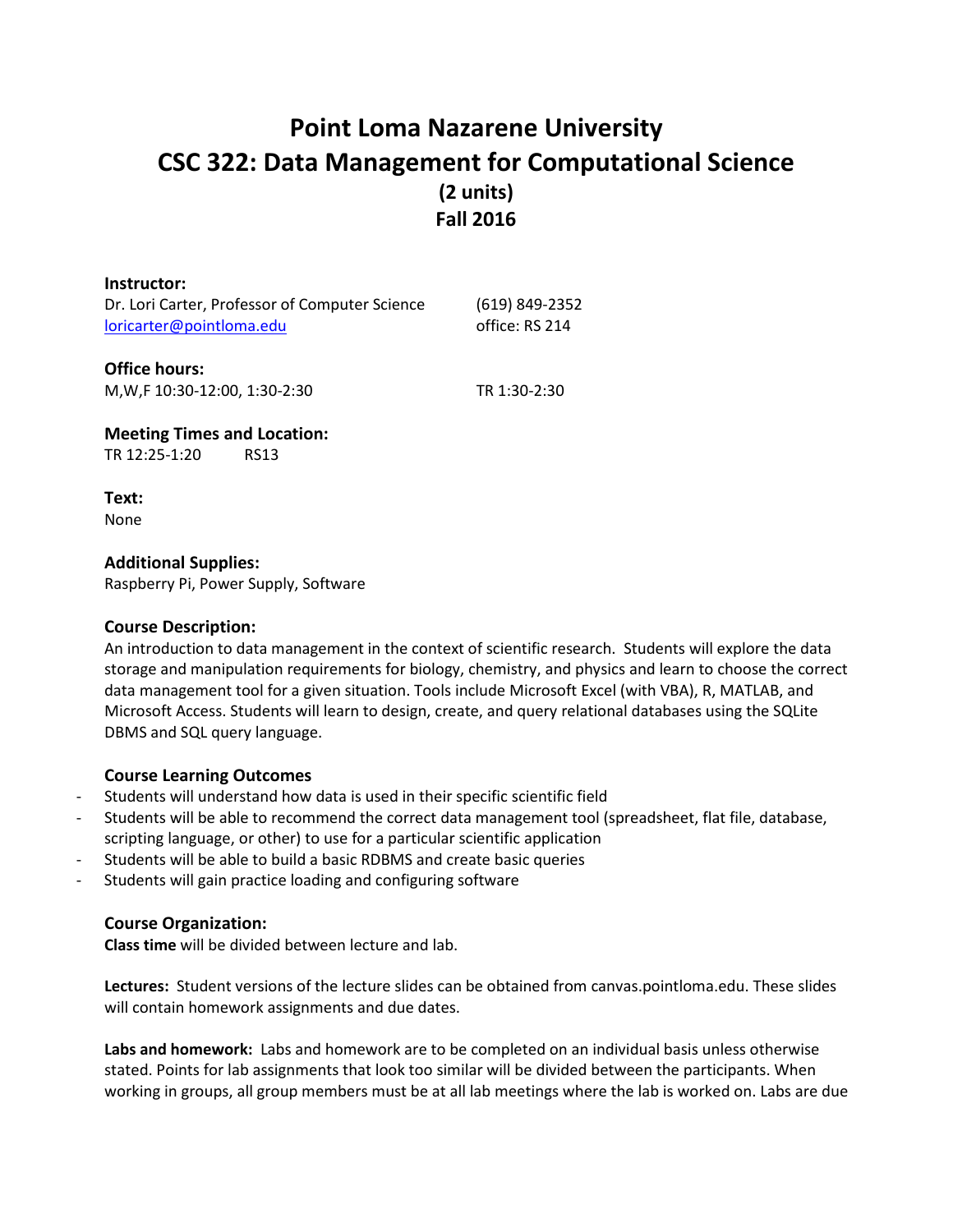within the first 5 minutes of the class meeting given by the due date and late labs are not accepted. Partial credit can be awarded on incomplete labs.

**Presentation:** Each student will be required to give a presentation on the use of a data management tool talked about in this class in the context of their major. Most presentations will be given during the final week of classes, or possibly on the day of the final exam. However, if you are familiar with a tool such as R or MATLAB, and would like to give a presentation to the class on that tool during the time in the semester when we are discussing it, that presentation would replace the end-of-the-semester presentation. Please talk to Dr. Carter ASAP if that is the case.

**Exams:** There will be 2 exams. If you will miss an exam for a school function, you must arrange to take it in advance. If you ever miss an exam without giving me prior notice, there is a good chance you will receive a zero unless, of course, there was clearly an emergency. Exam content can include material from lectures, articles, labs, and homework. Exam 1 is scheduled for **Oct. 6**. It will include all material covered to that point. Exam 2 is scheduled for **Nov. 17** and will cover all material to date, but will emphasize material covered since the first exam.

**Final Exam:** The final exam is scheduled for the Tuesday, December 13, at 1:30.

#### **Grading:**

| Homework and Labs         |    | 40%                                         |      |           |    |
|---------------------------|----|---------------------------------------------|------|-----------|----|
| Exams                     |    | 30%                                         |      |           |    |
| Final Exam                |    | 20%                                         |      |           |    |
| <b>Final Presentation</b> |    | 10%                                         |      |           |    |
|                           |    | Final grades will be determined as follows: |      |           |    |
| 100-93%                   | А  | 80-82%                                      | B-   | 67-69%    | D+ |
| 90-92%                    | А- | 77-79%                                      | $C+$ | 63-66%    | D  |
| 87-89%                    | B+ | 73-76%                                      | C    | 60-62%    | D- |
| 83-86%                    | В  | 70-72%                                      | C-   | $0 - 59%$ | F  |
|                           |    |                                             |      |           |    |

#### **Credit Hour Information:**

In the interest of providing sufficient time to accomplish the stated course learning outcomes, this class meets the PLNU credit hour policy for a 2 unit class delivered over 15 weeks.

It is anticipated that you will spend a minimum of 37.5 participation hours per credit hour in your course. The estimated time expectations for this course are shown below:

| Assignments                   | <b>Total Course Hours</b> |
|-------------------------------|---------------------------|
| Reading: Papers and Notes     | 15                        |
| <b>Written Assignments</b>    |                           |
| Lectures                      | 20                        |
| Labs and Lab assignments      | 28                        |
| Written and Programming Exams |                           |
|                               |                           |
| <b>TOTAL</b>                  | 75                        |

#### **University Mission:**

Point Loma Nazarene University exists to provide higher education in a vital Christian community where minds are engaged and challenged, character is modeled and formed, and service is an expression of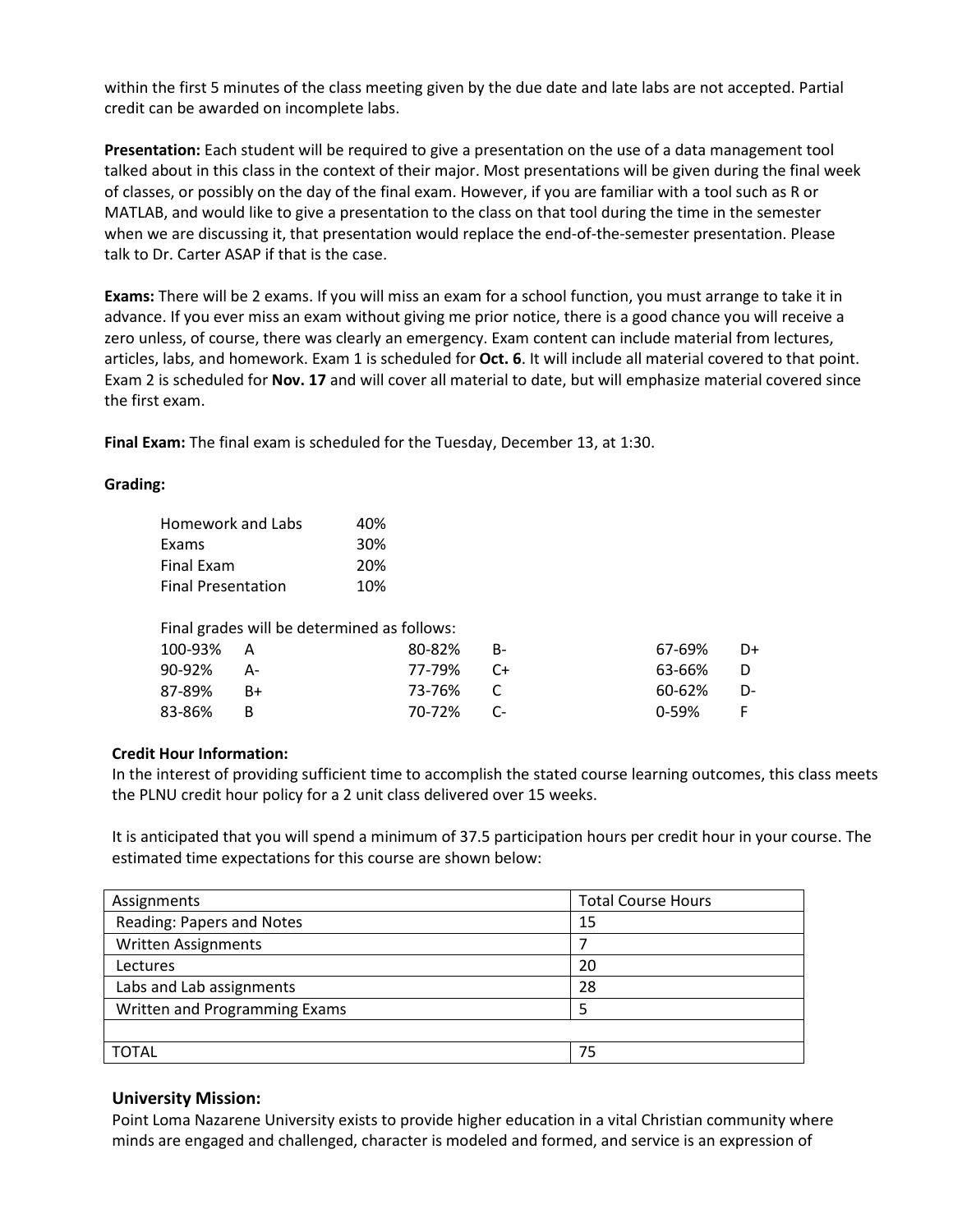faith. Being of Wesleyan heritage, we strive to be a learning community where grace is foundational, truth is pursued, and holiness is a way of life.

### **MICS Department Mission:**

The Mathematical, Information, and Computer Sciences department at Point Loma Nazarene University is committed to maintaining a curriculum that provides its students with the tools to be productive, the passion to continue learning, and Christian perspectives to provide a basis for making sound value judgments.

#### **Attendance:**

Attendance is expected at each class session. In the event of an absence you are responsible for the material covered in class and the assignments given that day.

Regular and punctual attendance at all classes is considered essential to optimum academic achievement. If the student is absent from more than 10 percent of class meetings, the faculty member can file a written report which may result in de-enrollment. If the absences exceed 20 percent, the student may be de-enrolled without notice until the university drop date or, after that date, receive the appropriate grade for their work and participation.

Se[e http://catalog.pointloma.edu/content.php?catoid=24&navoid=1581#Class\\_Attendance](http://catalog.pointloma.edu/content.php?catoid=24&navoid=1581#Class_Attendance) in the Undergraduate Academic Catalog.

## **Class Enrollment:**

It is the student's responsibility to maintain his/her class schedule. Should the need arise to drop this course (personal emergencies, poor performance, etc.), the student has the responsibility to follow through (provided the drop date meets the stated calendar deadline established by the university), not the instructor. Simply ceasing to attend this course or failing to follow through to arrange for a change of registration (drop/add) may easily result in a grade of F on the official transcript.

#### **Academic Accommodations:**

If you have a diagnosed disability, please contact PLNU's Disability Resource Center (DRC) within the first two weeks of class to demonstrate need and to register for accommodation by phone at 619-849-2486 or by e-mail at [DRC@pointloma.edu.](mailto:DRC@pointloma.edu) See [Disability Resource Center](http://www.pointloma.edu/experience/offices/administrative-offices/academic-advising-office/disability-resource-center) for additional information. For more details see the PLNU

catalog: [http://catalog.pointloma.edu/content.php?catoid=24&navoid=1581#Academic\\_Accommodatio](http://catalog.pointloma.edu/content.php?catoid=24&navoid=1581#Academic_Accommodations) [ns](http://catalog.pointloma.edu/content.php?catoid=24&navoid=1581#Academic_Accommodations) 

Students with learning disabilities who may need accommodations should discuss options with the instructor during the first two weeks of class.

#### **Academic Honesty:**

Students should demonstrate academic honesty by doing original work and by giving appropriate credit to the ideas of others. Academic dishonesty is the act of presenting information, ideas, and/or concepts as one's own when in reality they are the results of another person's creativity and effort. A faculty member who believes a situation involving academic dishonesty has been detected may assign a failing grade for that assignment or examination, or, depending on the seriousness of the offense, for the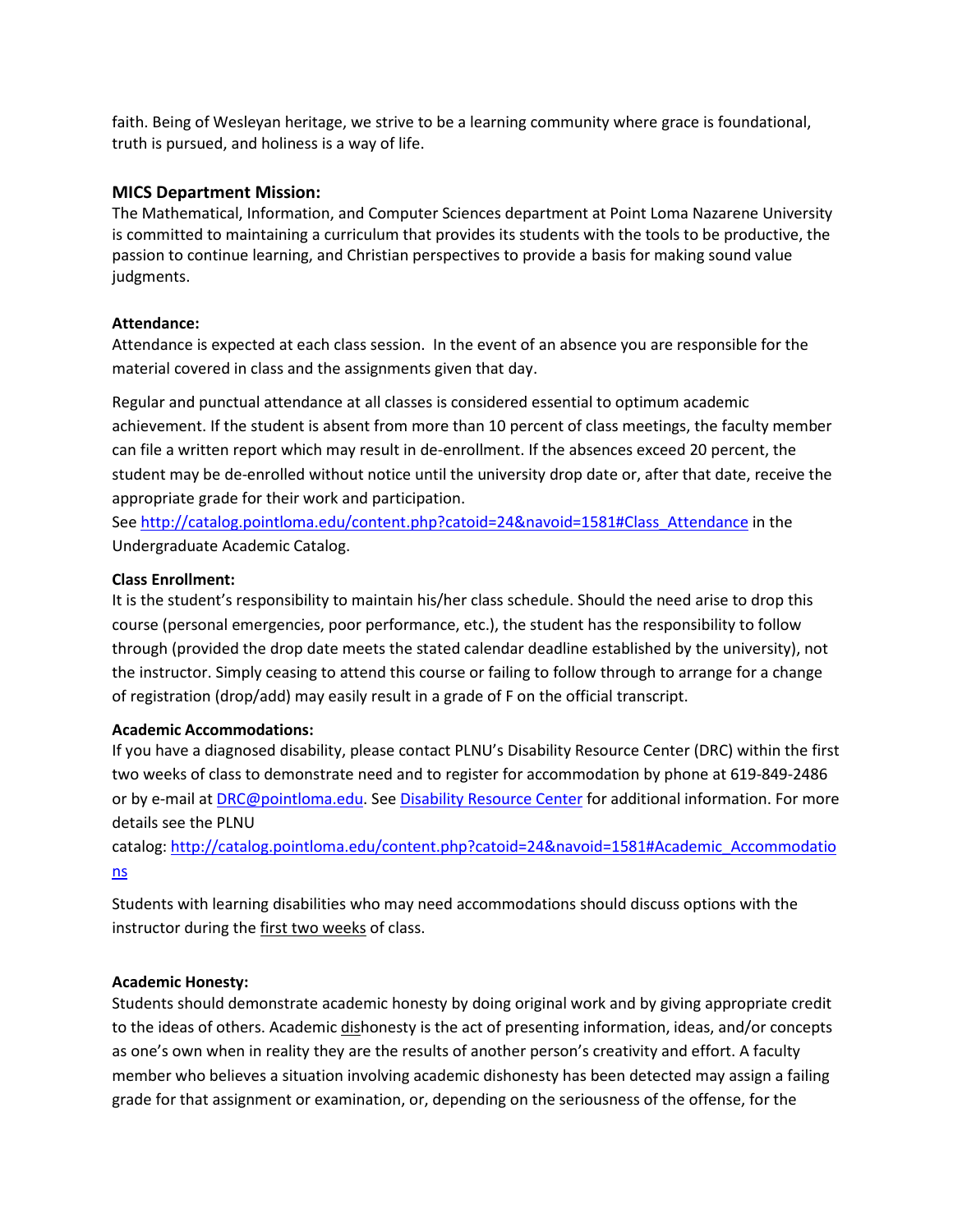course. Faculty should follow and students may appeal using the procedure in the university Catalog. Se[e http://catalog.pointloma.edu/content.php?catoid=24&navoid=1581#Academic\\_Honesty](http://catalog.pointloma.edu/content.php?catoid=24&navoid=1581#Academic_Honesty) for definitions of kinds of academic dishonesty and for further policy information.

#### **Final Exam: Date and Time:**

The final exam date and time is set by the university at the beginning of the semester and may not be changed by the instructor. This schedule can be found on the university website and in the course calendar. No requests for early examinations will be approved. Only in the case that a student is required to take three exams during the same day of finals week, is an instructor authorized to consider changing the exam date and time for that particular student.

#### **Copyright Protected Materials:**

Point Loma Nazarene University, as a non-profit educational institution, is entitled by law to use materials protected by the US Copyright Act for classroom education. Any use of those materials outside the class may violate the law.

| Mon            | Tues                                  | Wed            | <b>Thurs</b>                          | Fri            |
|----------------|---------------------------------------|----------------|---------------------------------------|----------------|
| Aug            | 30                                    | 31             | Sept 1                                | $\overline{2}$ |
| 29             |                                       |                | Syllabus, management                  |                |
| 5              | 6                                     | $\overline{7}$ | 8                                     | 9              |
| Labor          | Discuss DM, Mini lecture on Excel     |                | Excel labs 1 and 2                    |                |
| Day            |                                       |                |                                       |                |
| 12             | 13                                    | 14             | 15                                    | 16             |
|                | Discuss Excel labs, lecture on VB     |                | VB lab                                |                |
| 19             | 20                                    | 21             | 22                                    | 23             |
|                | Lecture on VBA, VBA lab               |                | Lecture on R                          |                |
| 26             | 27                                    | 28             | 29                                    | 30             |
|                | R labs 1 and 2                        |                | MATLAB presentation and exercise      |                |
| Oct 3          | 4                                     | 5              | 6                                     | $\overline{7}$ |
|                | Exam 1 review exercise                |                | Exam 1                                |                |
| 10             | 11                                    | 12             | 13                                    | 14             |
|                | Intro to Access and relational DBs    |                | Access labs 1 and 2                   |                |
| 17             | 18                                    | 19             | 20                                    | 21             |
|                | Access forms, reports, dashboard      |                | Access lab 3                          | break          |
| 24             | 25                                    | 26             | 27                                    | 28             |
|                | Introduce SQL from Access and SQLite, |                | Install SQLite and do SQL lab 1       |                |
|                | Demo tables                           |                |                                       |                |
| 31             | Nov 1                                 | $\overline{2}$ | $\overline{3}$                        | 4              |
|                | Loading data from text files, where   |                | SQLite lab 2                          |                |
|                | command, view, pattern matching       |                |                                       |                |
| $\overline{7}$ | 8                                     | 9              | 10                                    | 11             |
|                | Aggregate functions                   |                | SQLite lab 3                          |                |
| 14             | 15                                    | 16             | 17                                    | 18             |
|                | Putting it all together lab           |                | Exam 2                                |                |
| 21             | 22                                    | 23             | 24                                    | 25             |
|                | Joins and referential integrity       |                | Thanksgiving                          | <b>TG</b>      |
| 28             | 29                                    | 30             | Dec 1                                 | $\overline{2}$ |
|                | Join Lab                              |                | Normalization, Normalization exercise |                |

#### **Anticipated Schedule**